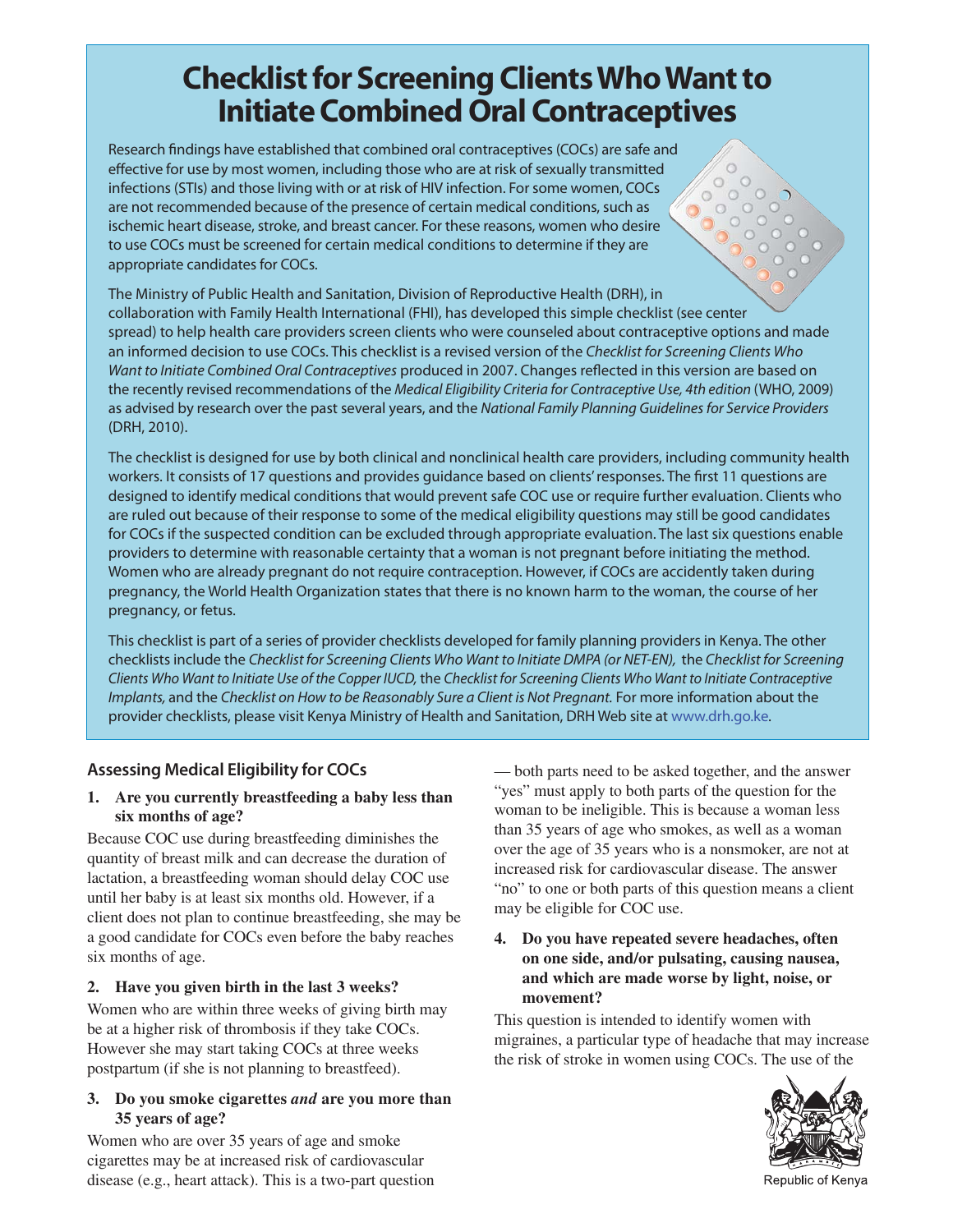words, "repeated severe headache, often on one side," and the occurrence of other problems during the headache are essential parts of this question. These words help the client distinguish between the types of headaches that make her ineligible for COC use (such as migraines) and the less severe (more common) mild headaches, which do not rule out COC use.

#### **5. Have you ever been told you have breast cancer or do you have an undiagnosed breast lump?**

This question is intended to identify women who know they have had or currently have breast cancer. These women are not good candidates for COCs, because breast cancer is a hormone-sensitive tumor, and COC use may adversely affect the course of the disease. Women with an undiagnosed breast lump can initiate COCs while having the lump evaluated. If diagnosed with benign breast disease, COC use may be continued. If diagnosed with breast cancer, COC use should be discontinued. Nonclinicial COC providers should refer any woman with an undiagnosed breast lump for evaluation and offer the woman an alternative method to use in the meantime.

#### **6. Have you ever had a stroke, blood clot in your legs or lungs, or heart attack?**

This question is intended to identify women with already known serious vascular disease, not to determine whether women might have an undiagnosed condition. Women with these conditions may be at increased risk of blood clots if they take COCs. Women who have had any of these conditions will often have been told about it and will answer "yes" if appropriate.

#### **7. Do you regularly take any pills for tuberculosis (TB), seizures (fits), or ritonavir for ARV therapy?**

This question is intended to identify women who take drugs that are known to affect the efficacy of COCs. The following medications make COCs less effective; hence, women taking these medications should generally not use COCs: rifampicin or rifabutin (for tuberculosis), certain anticonvulsants including phenytoin, carbamazepine, primidone, topiramate, oxcarbazepine, lamotrigine, and barbiturates (for epilepsy/seizures), or ritonavir (as part of an antiretroviral regimen).

#### **8. Do you have gall bladder disease or serious liver disease or jaundice (yellow skin or eyes)?**

This question is intended to identify women who know that they currently have gall bladder disease (because COC use may aggravate symptoms); or a serious liver disease such as severe cirrhosis; acute hepatitis; malignant liver tumors; or benign liver tumors, with the exception of focal nodular hyperplasia (a tumor that consists of scar tissue and normal liver cells). Women with serious liver conditions should not use COCs because the hormones used in COCs are processed by the liver and may further compromise liver function. Women

with other liver problems, such as chronic hepatitis, can use COCs safely.

#### **9. Have you ever been told you have high blood pressure?**

This question is intended to identify women with high blood pressure. Women with elevated blood pressure should not use COCs because they may be at increased risk of stroke and heart attack. Women who have ever been told that they have high blood pressure should have their blood pressure evaluated by a trained provider before receiving COCs.

#### **10. Have you ever been told you have diabetes (high sugar in your blood)?**

This question is intended to identify women who know that they have diabetes, not to assess whether they may have an undiagnosed condition. Among women with diabetes, those who have had the disease for 20 years or longer, or those with vascular complications, should not be using COCs because of the increased risk of blood clots. Evaluate or refer for evaluation as appropriate and, if these complications are absent, the woman may still be a good candidate for COCs.

#### **11. Have you ever been told that you have a rheumatic disease, such as lupus?**

This question is intended to identify women who have been diagnosed with systemic lupus disease. Women who have systemic lupus disease and who are not on immunosuppressive treatment should not use COCs, due to concerns about a possible increased risk of thrombosis.

## **Determining Current Pregnancy**

**Questions 12–17** are intended to help a provider determine, with reasonable certainty, whether a client is not pregnant. If a client answers "yes" to any of these questions, and there are no signs or symptoms of pregnancy, it is highly likely that she is not pregnant. The client can start COCs now.

If the client is within 5 days of the start of her menstrual bleeding, she can start the method immediately. No backup method is needed.

If it has been more than 5 days since her first day of bleeding, she can start taking COCs immediately but must use a back-up method (i.e., using a condom or abstaining from sex) for 7 days to ensure adequate time for the COCs to become effective.

If you cannot determine with reasonable certainty that your client is not pregnant (using the checklist), and if you do not have access to a pregnancy test, then she needs to wait until her next menstrual period begins before starting COCs. She should be given condoms to use in the meantime.